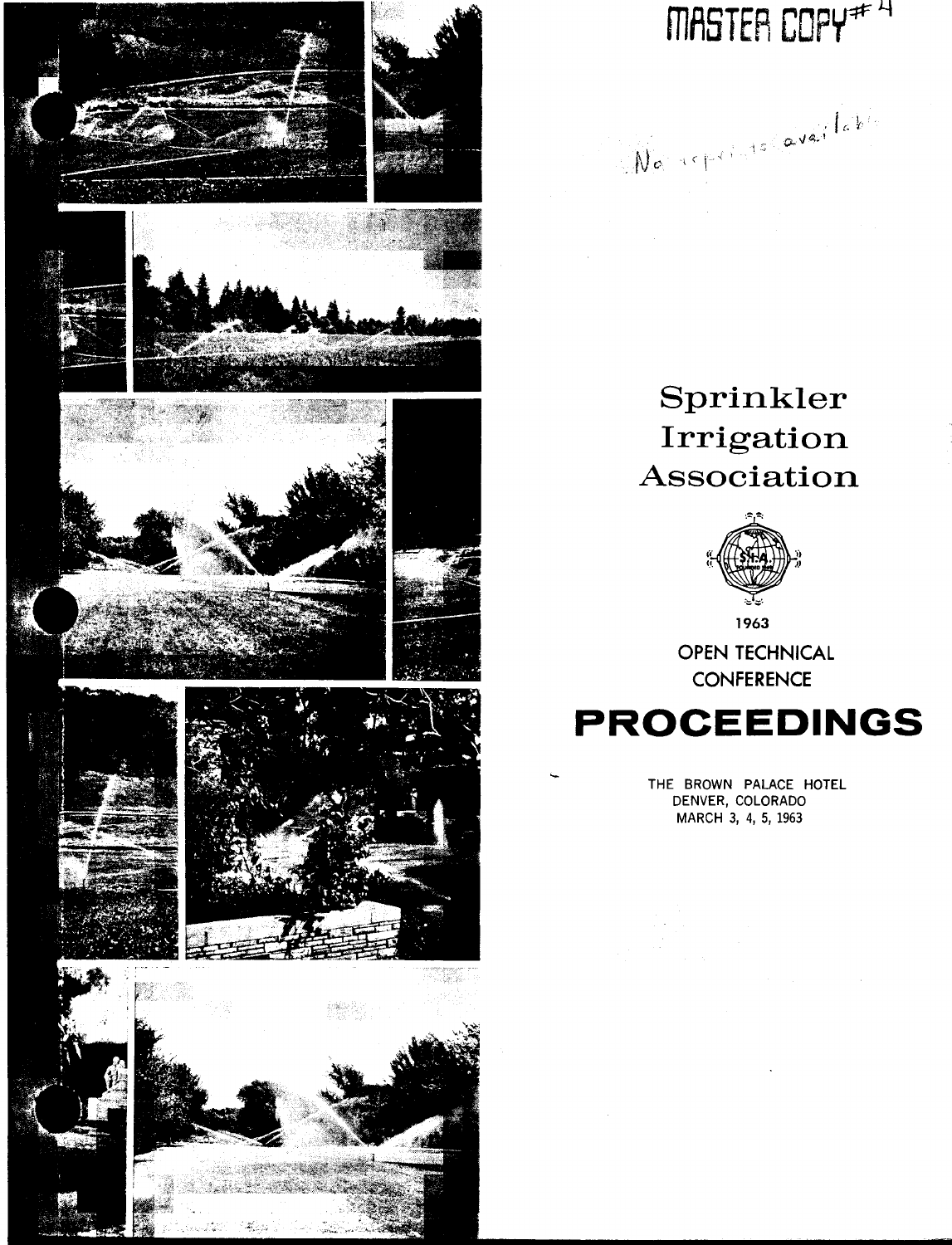### A METHOD FOR MEASURING WATER INTAKE RATE INTO SOIL FOR SPRINKLER DESIGN  $\frac{1}{2}$

By

### Rhys Tovey, Research Agricultural Engineer S. W. Branch, Soil & Water Conservation Research Division USDA-ARS, Reno, Nevada

"Determination of safe intake rates for soils is one of the most important considerations in planning a sprinkler irrigation system," is a quotation from the Sprinkler Irrigation Association reference book "Sprinkler Irrigation" (4) which points out the problem that equipment and procedures described in this paper were designed to solve.

The sprinkler system designer in the past has had to estimate the intake rate from soil texture, observation of other systems operating in the nearby area, or if these two sources of information were not available, the intake rate was a guess.

This past procedure for determining the safe intake rate for system design often resulted in sprinkler systems that do not fit the soil intake rate characteristics. The selection of an intake rate too low for a soil resulted in longer operating time and excess equipment. If the intake rate selection was too high for the soil, the result would be water standing on the surface of the soil and runoff from the area being irrigated. In a well designed sprinkler system the water is not applied faster than the soil will absorb it (1).

The intake rate of a soil is not a fixed value. It varies from a relatively high rate during the first few minutes of water application for a soil near the wilting point to a much lower, very slowly decreasing value as the soil moisture exceeds field capacity. Figure 1 shows a typical intake rate variation versus time of water application curve for one soil.

Many factors influence the shape of the intake rate-time of water application curve. Musgrave (3) sums up the major factors as being:

- (a) Surface condition and amount of protection against the impact of rain.
- (b) Internal characteristics of the soil mass, including pore size,

1/ Contribution from the Southwest and Northwest Branches, Soil and Water Conservation Research Division, Agricultural Research Service, USDA, in cooperation with the Nevada Agricultural Experiment Station and the Idaho Agricultural Experiment Station.

This paper was co-authored by Rhys Tovey and Claude H. Pair, Research Engineer (Irrigation), Northwest Branch, Soil and Water Conservation Research Division, USDA-ARS, Boise, Idaho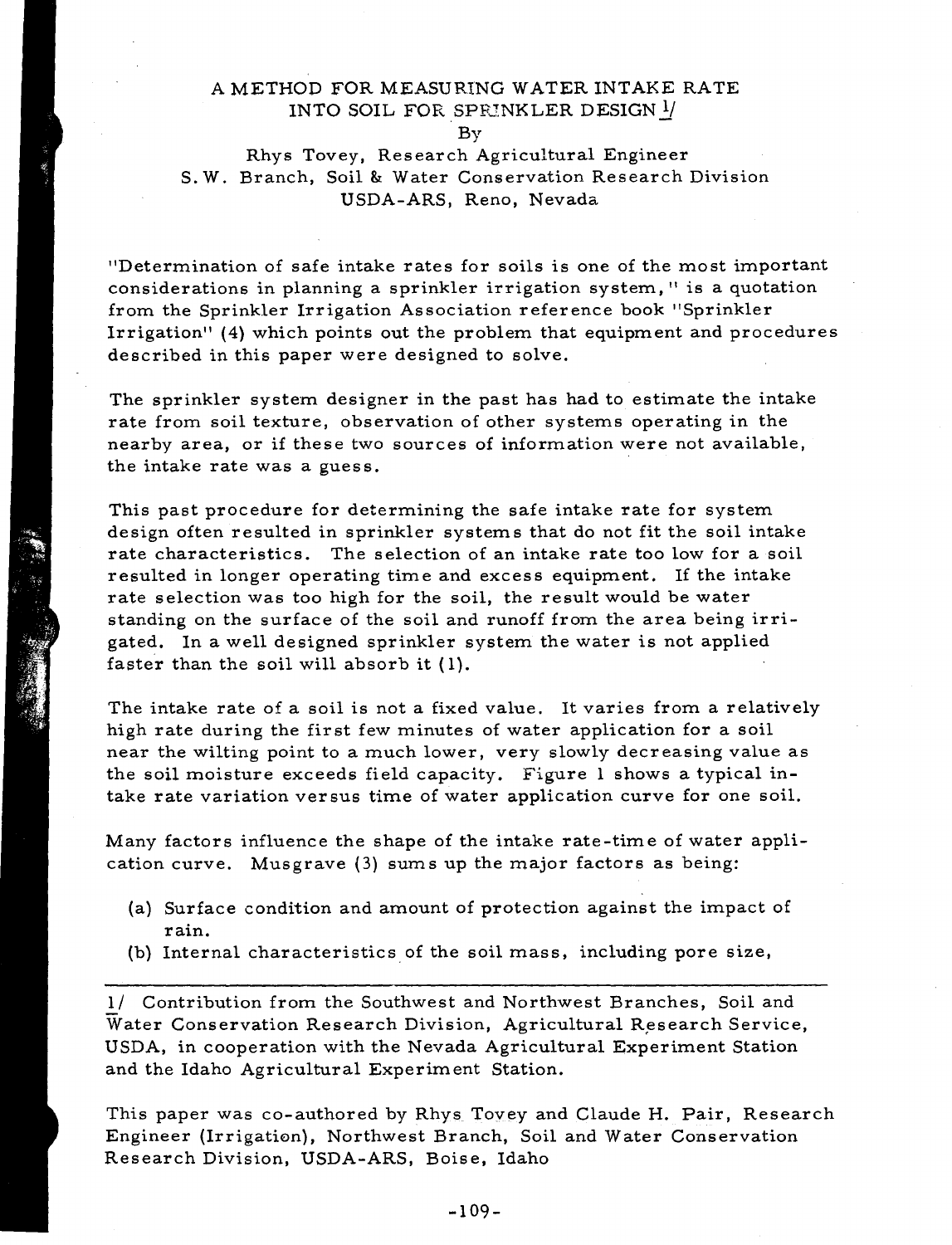depth or thickness of the permeable portion, degree of swelling of clay and colloids, content of organic matter, and degree of saturation.

- (c) The moisture content and degree of saturation.
- (d) The duration of application of water.
- (e) The season of year and temperature of soil and water.



Figure I. Example of Typical intake Rote Curve

The agricultural irrigation system designer assumes the system operator will apply the amount of water that will bring the soil moisture in the crop root zone up to field capacity. Sometimes additional water will be applied if leaching is needed to reduce harmful salts.

The basic intake rate that is given for many soils in most sprinkler design handbooks has been determined by cylinder infiltrometers. These rates are those measured for the various soils when they are between field capacity and saturation. In a similar manner, determination of an intake rate for a soil is this moisture range by using methods that have the characteristics of water application by sprinklers, will give an intake rate measurement that will be safe to use in sprinkler system design.

#### Equipment

The portable sprinkler-intake rate measuring equipment is an improved model of the portable sprinkler evaluation device developed by the Agricultural Research Service at Reno, Nevada and described in "Irrigation Engineering and Maintenance" magazine (5).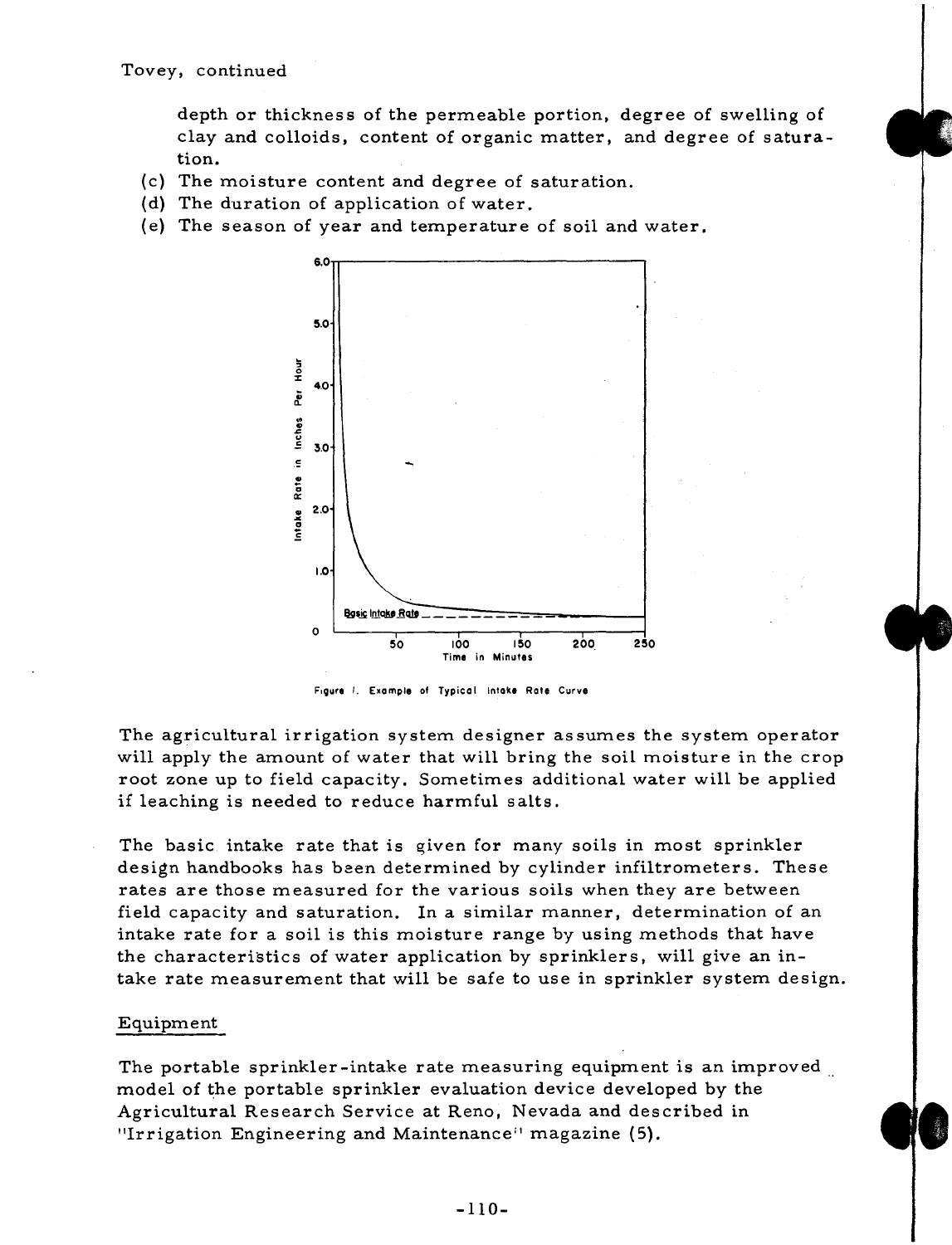**おおやく おおおい おおおい あまる** 

The equipment consists of a trailer-mounted water recirculating unit with a sprinkler head operating inside a circular shield, (Figure 2) 60 rain gages, 100 milliliter graduate, and recording forms.



**Figure** 2. Layout of Equipment for **Measuring Soil Intake Rate**

The trailer-mounted water recirculation system consists of the following: a 2-ton capacity trailer, a 300-gallon water supply tank, two self-priming centrifugal pumps (one with sufficient capacity to deliver at least 100 gpm. at 50 psi, to the sprinkler nozzles, and the other capable of returning all excess water from the shield to the supply tank), flexible intake and discharge hose for both pumps, a pressure gage and four control valves. The screened intake hose and valve arrangement for the main pump make it possible to operate the sprinkler directly from irrigation canals or ditches, or it can be used to fill the water supply tank.

The portable irrigation sprinkler evaluation device described in "Irrigation Engineering and Maintenance" (5) is adequate for measuring the basic intake rates of medium and fine-textured soils. A larger shield (Figure 3) was constructed and the higher capacity pump installed to obtain a wider range of water application rates for measuring the intake rate of coarse-textured soils. A medium pressure sprinkler was modified to hold 5 sets of nozzles (Figure 4). The modified sprinkler operates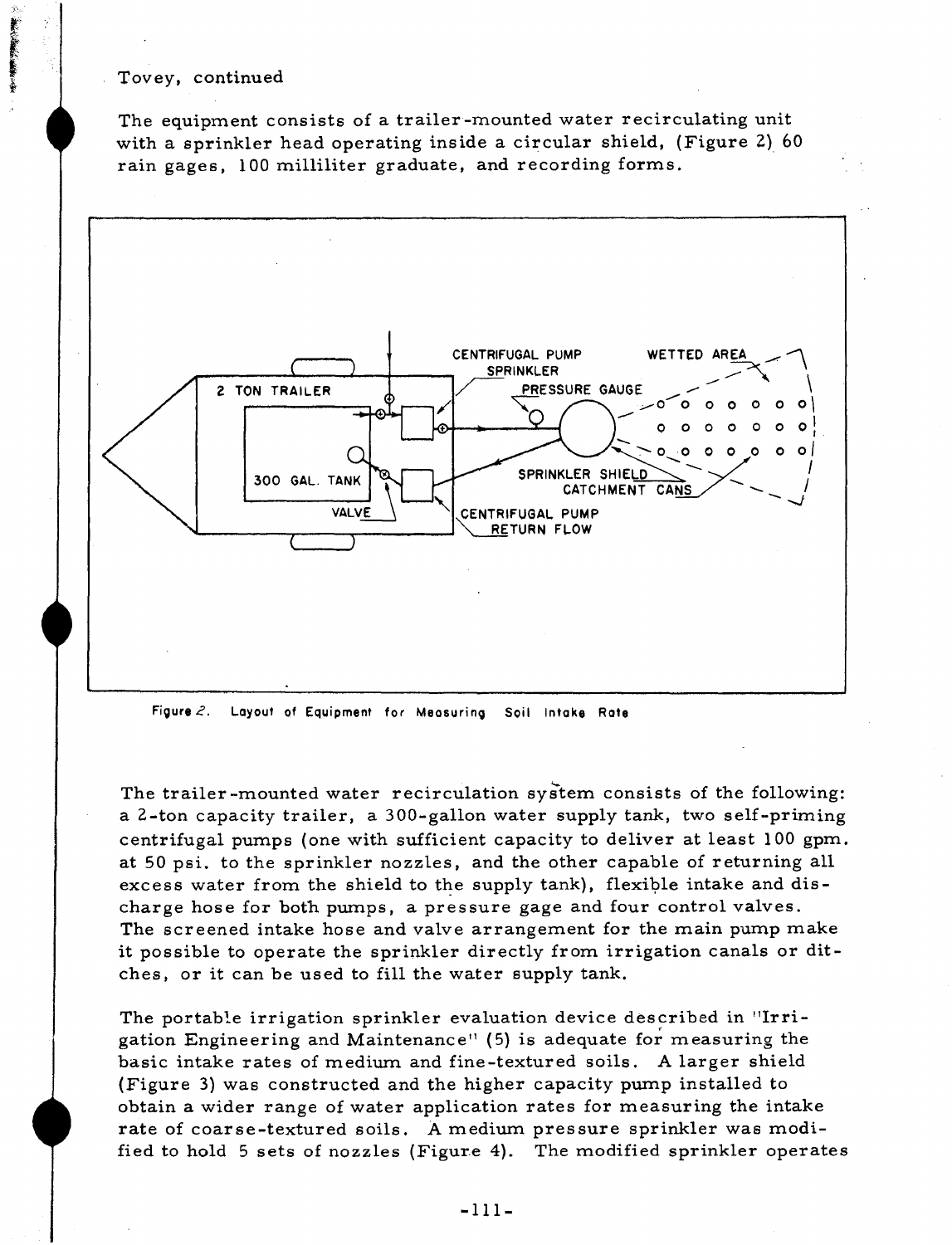

**Figure** *3,* **Revised specifications for sprinkler shield and stand.**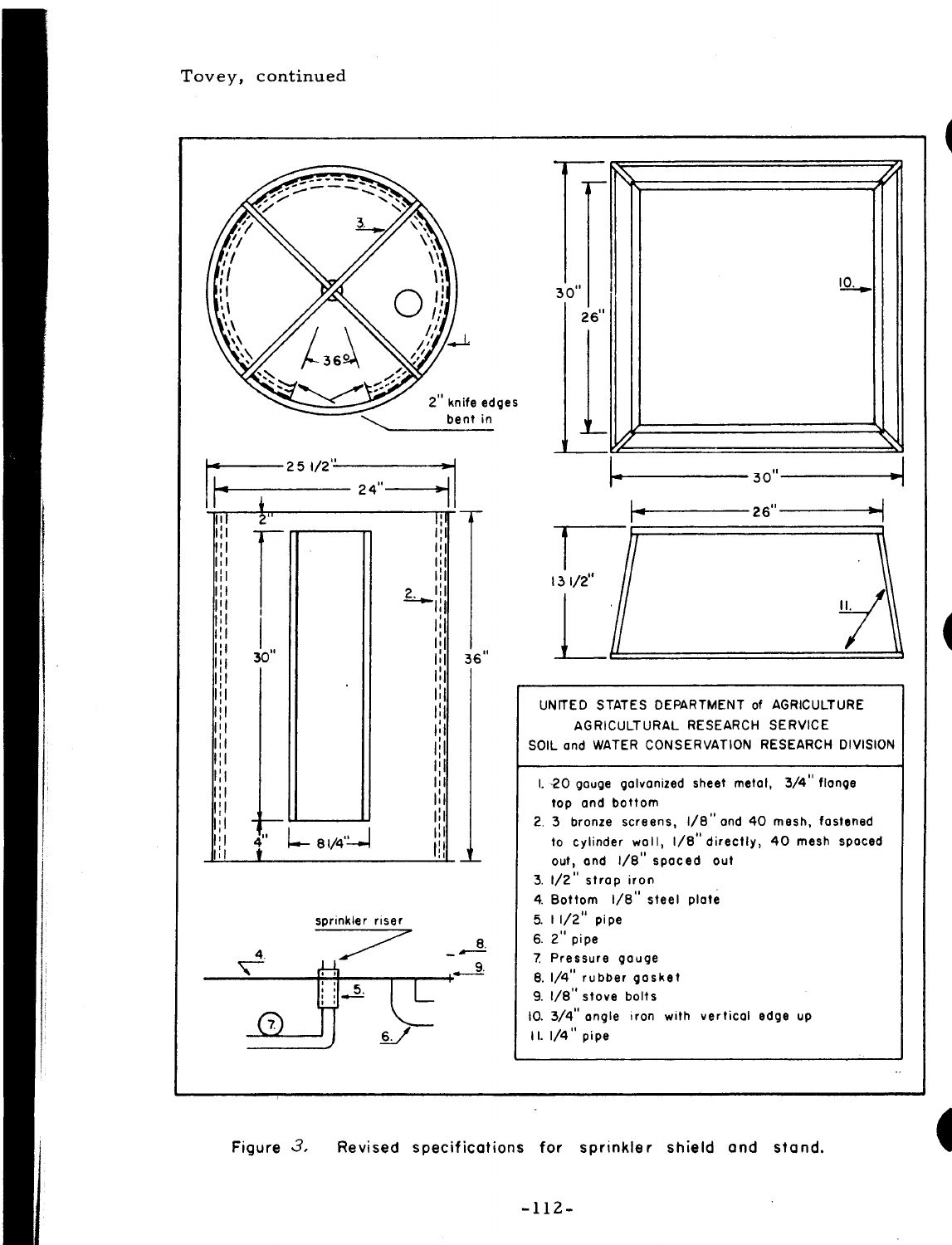

Figure 4 - Picture of modified sprinkler (center).

satisfactorily and by using a combination of various nozzle sizes and pump discharge it is possible to obtain the water application rate desired.

The circular shield is designed to allow a revolving head sprinkler to operate normally inside the shield. This is accomplished by placing various-sized brass screens inside the 24" diameter shield to dissipate the energy of the water jet from the sprinkles nozzle and allow the water to run down the sides of the shield. The shield is made from 20 gauge galvanized sheet metal.

An opening in the side of the shield and the installation of knife-edge deflectors at the edge of this opening allows the water jet from the sprinkler nozzles to spray on an arc of the field as it would in a normally operating sprinkler system. The arc of the field wetted from the opening in the shield is about one-eighth of a circle. The remainder of the water from the sprinkler is retained inside the shield and recirculated back to the tank on the trailer.

#### Method

The site on which the intake rate measurements are to be made is selected from typical soils in the field for which a sprinkler system is being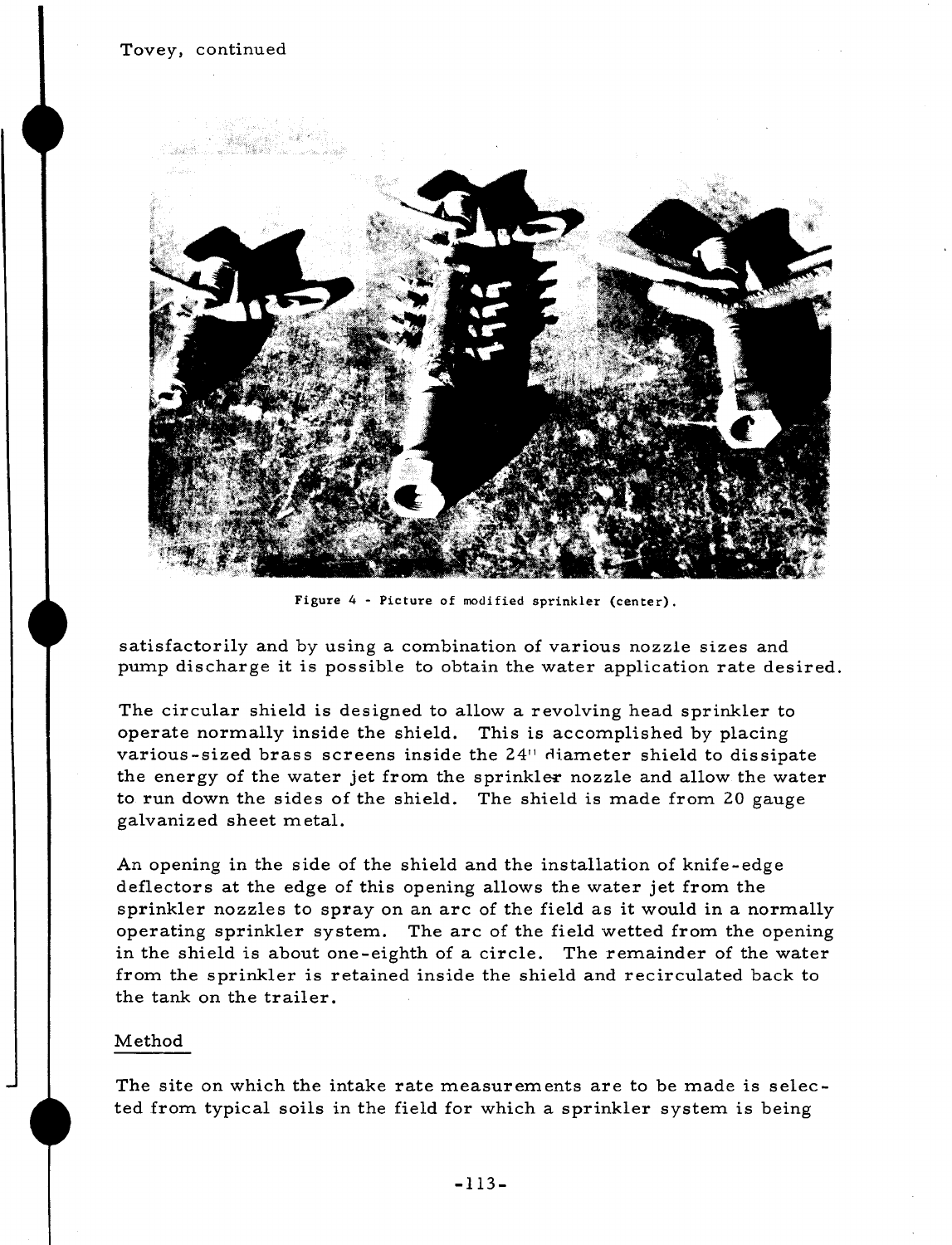designed. If soils vary over the field or farm, several intake rate measurements will have to be made. Soil profile characteristics should be determined at each measurement site. Depths of various soil layers, textures, initial soil moisture content of the soil, and any other special items such as plow pans, lime layers, etc. should be noted. These data will be useful for future soil correlation.

The equipment should be set up with the shield opening in position so that the operating sprinkler will cover the site selected for the intake rate measurements. It is preferable to set up the apparatus with the sprinkler jet going in the same direction as the prevailing wind.

If the soil at the site is not at field capacity, the sprinkler and a lawn soaker hose is used to irrigate the area and bring the soil up to field capacity before making the measurement.

After the soil has exceeded field capacity, three rows of pattern catchcans are spaced at 5-foot intervals out from the sprinkler shield in the center of the wetted arc to determine the application rate. Figure 2 shows the layout of the equipment and pattern catch cans when in operating position.

The sprinkler is started and run for at least one hour. Water application is observed and notes made concerning whether the water is , being applied too fast, too slow, or at just the right rate. Water is being applied too fast if it is standing on the soil surface when the sprinkler jet reaches the same point after a complete revolution of the sprinkler. If the water is soaking into the soil before the sprinkler jet has completed a rotation the intake rate of the soil is higher than the application rate. The maximum application rate is when the water being applied to the area just disappears from the surface as the sprinkler jet returns to apply more water to the same spot.

The sprinkler equipment is shut down after all areas have been observed and the soil reaction to the various rates of water application noted. Finally, the amount of water in the various cans is measured using a 100-ml. graduate and calculations are made to determine the application rate in each section of the test area. See Figure 5 which is a form used to record and calculate the optimum sprinkler design soil intake rate.

#### Results and Discussion

A number of field tests were run during the 1962 irrigation season in the irrigated area near Boise, Idaho. Water intake rates for sprinkler design were determined in conjunction with cylinder infiltrometer rates measured by S. C.S. personnel. The results, given in Table 1, show that the design intake rate for sprinklers is lower than the cylinder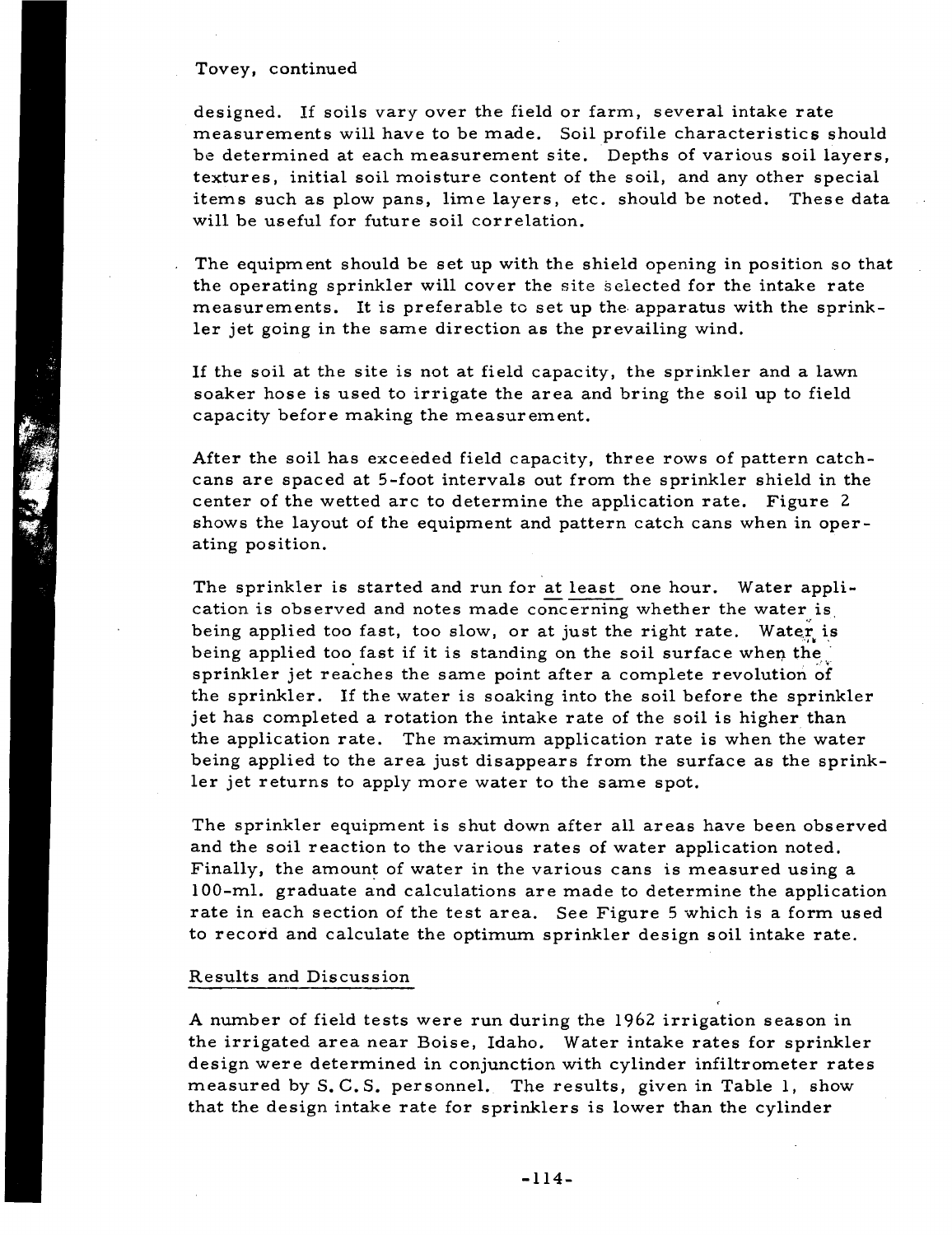## **<u>SOIL INTAKE RATE FOR IRRIGATION SPRINKLER DESIGN</u>**

| SOIL INTAKE RATE FOR IRRIGATION SPRINKLER DESIGN                                      |
|---------------------------------------------------------------------------------------|
| Date 8/8/62                                                                           |
| Form $\frac{U_{IM}}{M_{KNRQE}}$<br>Soil Type GARBUTT SILT LOAM - G+ IM4 COUNTY, IDANG |
|                                                                                       |
|                                                                                       |
| Sprinkler Nozzle Size $\frac{3}{16} \times \frac{7}{32}$<br>Pressure 70 ps/           |
| Test Ended $2:18$ PM<br>Test Started 1:48 PM                                          |

# TEST DATA

| <b>Distance</b> | <b>Row</b>           |              | $\overline{\mathbf{2}}$<br>Row |              | 3<br><b>Row</b> |                | Average    |                 | Observed Intake Rate |          |              |
|-----------------|----------------------|--------------|--------------------------------|--------------|-----------------|----------------|------------|-----------------|----------------------|----------|--------------|
| $\mathbf{\mu}$  | <u>cc</u>            | <u>in.</u>   | <u>cc</u>                      | īū.          | 22              | 血              | 22         | in.             | under i              | adeauate | <b>Lover</b> |
| $\bullet$       |                      | ----         |                                |              |                 |                |            |                 |                      |          |              |
| 5               | 106                  | 0.59         | 121                            | 0.60         | 1/7             | 0.58           | 15         | 0.57            |                      |          | سمع          |
| <u>10</u>       | 81                   | 0.40         | 88                             | 0.44         | 35              | 0.42           | 85         | <u>042 </u>     |                      |          | ∕            |
| 15              | <u>ح ی</u>           | 0.29         | <u>621</u>                     | 0.31         | $60 \mid$       | <u>0.301</u>   |            | <u>60 030</u>   |                      |          | سو           |
| 20              | <u>54  </u>          | 0.27         | $\sigma$ $\tau$ $\vert$        | 0.28         |                 | <u>57 0.28</u> |            | <u>56 0.28 </u> |                      |          |              |
| 25              | <u>58  </u>          | 0.29         | 56                             | <u>0.281</u> |                 | 55 0.28        |            | 56 0.28         |                      |          |              |
| 30              | <u>58  </u>          | <u>0.29 </u> | <u>ا 59 ک</u>                  | 0.30         | <u>احی</u>      | <u>0.28 </u>   | <u>اھى</u> | <u>0.29 </u>    |                      |          |              |
| 35              | <u>ا هۍ</u>          | 0.29         |                                | 560.2852     |                 | 026            | اكتى       | 0.28            |                      |          |              |
| 40              | 52.                  | 0.26         | 51                             | $0.26$ 51    |                 | 0.26           | 51         | 0.26            |                      |          |              |
| 45              | 44                   | 0.22         | 4/                             |              | 0.20 39         |                | $0.20 + 1$ | 0.21            | سمع                  |          |              |
| 50              | <u>ا في في</u>       | 0./6         | 37                             | 0.16         | 31              | <u>0./61</u>   | <u>حمق</u> | 0.161           | ど                    |          |              |
| 55              | 29                   | 0.IA         | $\mathcal{L}$                  | 0.16         | <u>30</u>       | ত ব            | <u>حى</u>  | <u>اکت</u>      | سمع                  |          |              |
| 60              | 26                   | 0.13         | 26                             | 0.13         | 27              | 0.14           | 26         | <u>0.13 </u>    | سما                  |          |              |
| 65              | 25                   | <u>0.121</u> | <u> 25 </u>                    | 0.12         | <u>حجر</u>      | <u>012 </u>    | 24         | $0.12 -$        |                      |          |              |
| 70              | 2/                   | O. / O       | <u>20.</u>                     | [0.70]       | 19              | <u>6.70  </u>  | 20         | $0.10 -$        |                      |          |              |
| <u>75 </u>      | 17                   | 0.08         | $\prime$ $\tau$                | <u>0.081</u> | 17              | 0.08           | 17         | $0.081-$        |                      |          |              |
| 80              | $\boldsymbol{\beta}$ | <u>0.04</u>  | <u>ද</u>                       | <u>0.04</u>  | 6               | <u>0.03 </u>   |            | $0.04 -$        |                      |          |              |

|                                 | <b>SOIL PROFILE</b>                                         |  |
|---------------------------------|-------------------------------------------------------------|--|
| 80 % FIELD CAR<br>$F/NE$ $S/LT$ | SATHRATED<br>LOAM                                           |  |
|                                 | Design Intoke Rote <i>Average for SPRINKLER = 0.26"/Hr.</i> |  |

AVERAGE RING INTAKE AT 4 HR. = 0.39<sup>"</sup>/HR.

*FA"* **.PING A/** 7:41.4" *Ai<sup>r</sup> AT* n*5"- Ae.e. -* 7.5/A,.

Figure 5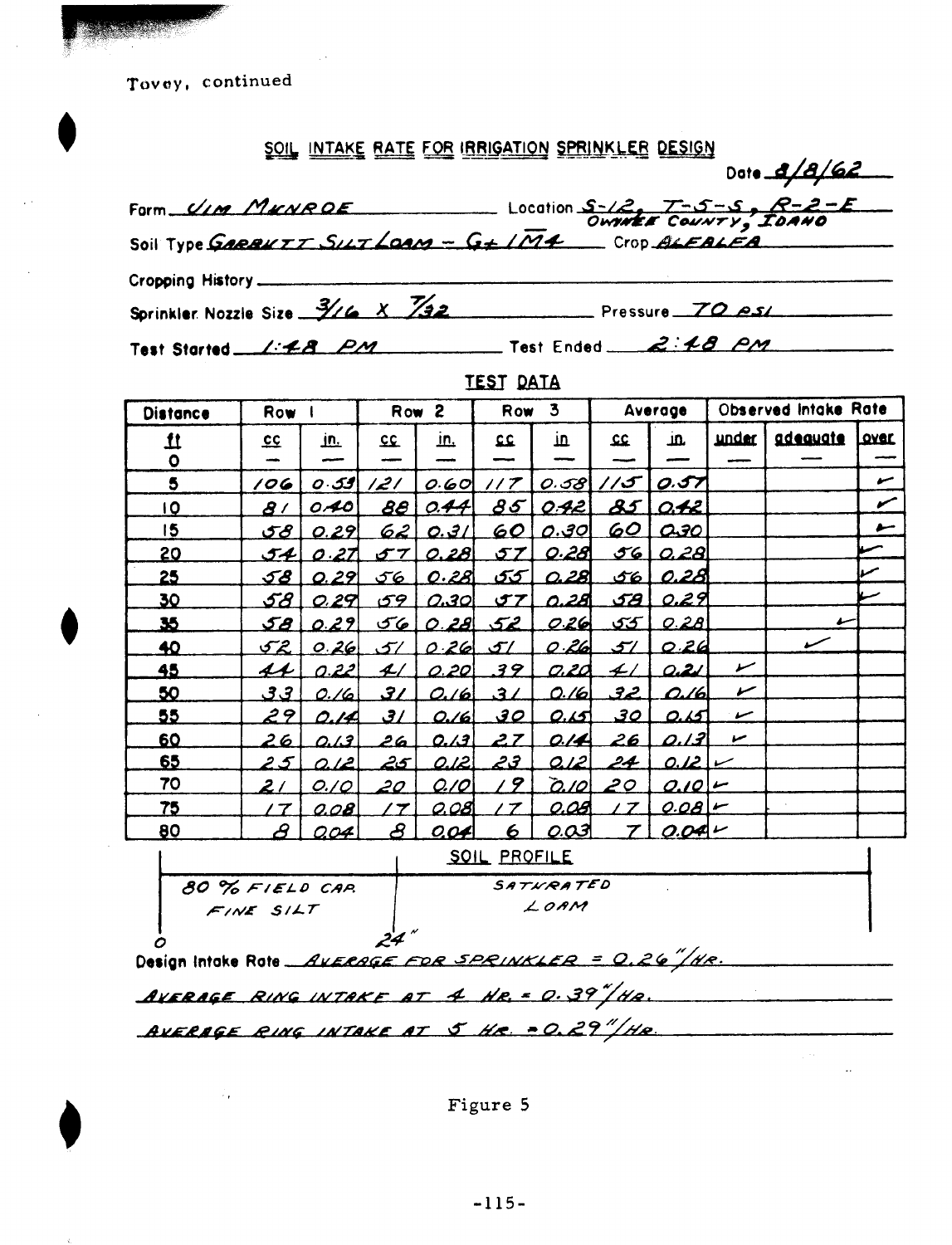infiltrometer measurements obtained. The Nyssa silt loam soil had a uniform profile to a depth of 60" but there was a high sand content in the silt loam soil. In contrast the Garbutt silt loam had a uniform profile for 60" but was composed of very fine silt. The Moulten sandy loam had a 4" compacted layer between and 8" and 12" depths.

| Table 1. Intake rates for sprinkler design |                |                          |                                                |                      |  |  |  |  |
|--------------------------------------------|----------------|--------------------------|------------------------------------------------|----------------------|--|--|--|--|
| Soil type                                  | Tests          | Sprinkler<br>design rate | Cylinder<br>infiltrometer<br>rate <sup>a</sup> | Crop                 |  |  |  |  |
|                                            | No.            | In. $/hr.$               | In. $/\mathrm{hr}_{\odot}$                     |                      |  |  |  |  |
| Clay loam                                  | $\mathbf{1}$   | 0.18                     | 0.34                                           | Potatoes             |  |  |  |  |
| Nyssa silt loam                            | 3              | 0.33                     | 0.71                                           | Alfalfa              |  |  |  |  |
| Garbutt silt loam                          | $\mathbf{2}$   | 0.21                     | 0.26                                           | Alfalfa              |  |  |  |  |
| Moulten sandy loam                         | 7              | 0.20                     | 0.24                                           | Sugar beets,<br>corn |  |  |  |  |
| Vinson fine sandy                          |                |                          |                                                |                      |  |  |  |  |
| loam                                       | $\overline{c}$ | 0, 27                    | 0.23                                           | Alfalfa              |  |  |  |  |
| Loamy sand                                 | ı              | 0.74                     |                                                | Poor<br>pasture      |  |  |  |  |

The intake rate under sprinkler irrigation should be lowest when measured on bare soils. Water drops from the sprinkler segregate the fine material into a thin compact layer at the soil surface. This was found to be the case by Duley (2) under rainfall conditions on bare soils. Sprinkler irrigation is similar to rainfall.

The equipment and method described could be used to determine the effects of droplet size and impact on soil structure and on the sprinkler design intake rate of a soil.

The method of measurement of intake rates for sprinkler design outlined in this paper should give results that will be safe under all irrigation conditions, because tests are conducted when the soil moisture of the root

a/ Cylinder infiltrometer measurements made by USDA, Soil Conser-<br>vation Service personnel and is the average rate from five measurements<br>made 4 hours after tests started. vation Service personnel and is the average rate from five measurements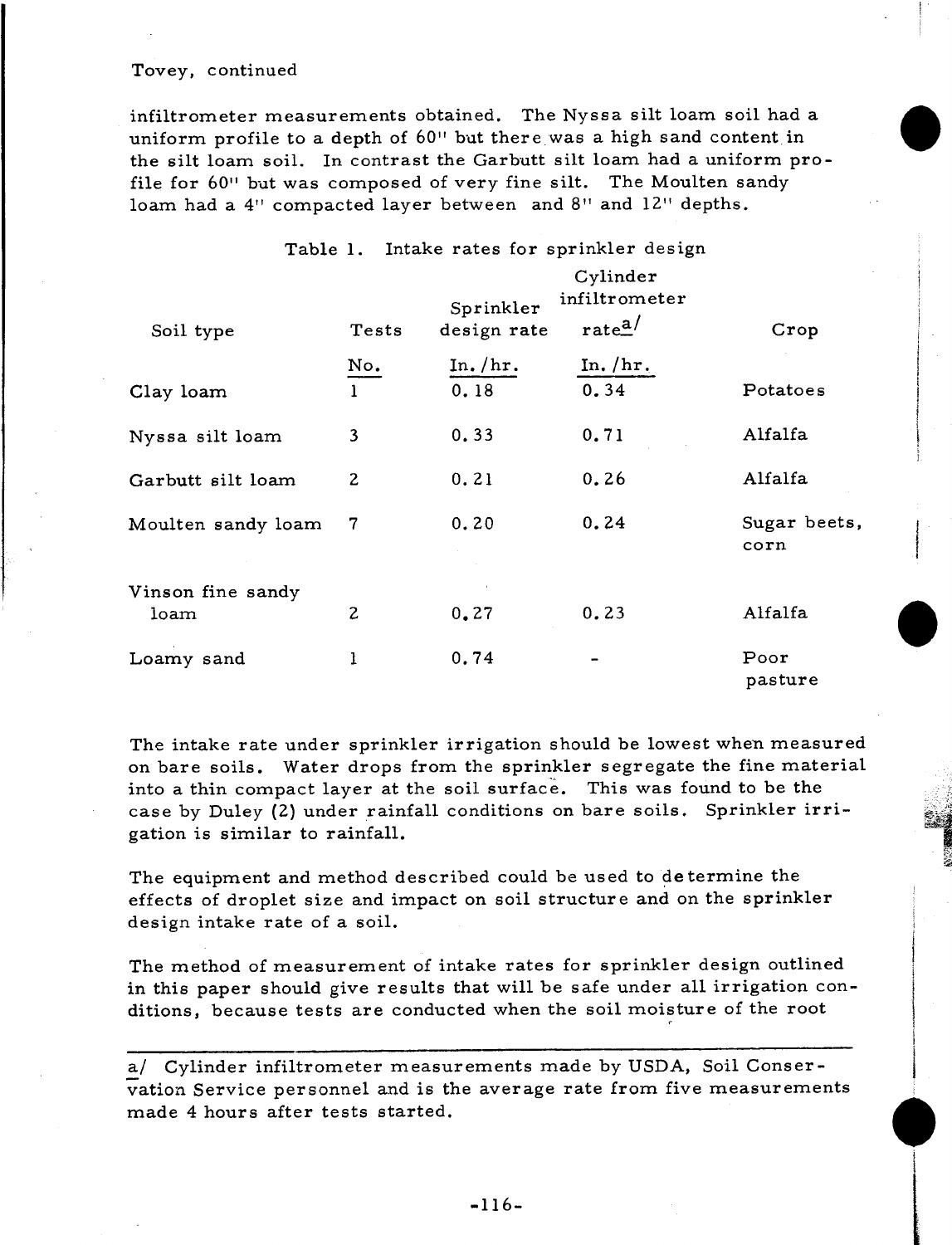zone is between field capacity and saturation.

For some sprinkler system designs the amount of water replaced by an irrigation may not be sufficient to bring the soil profile to field capacity, and the design intake rate could be higher than the one measured using the methods described in the paper.

#### Summary

**•**

A method for measuring the water intake rate into a soil for sprinkler design has been a need of the designer of sprinkler irrigation systems for many years.

The intake rate measuring equipment developed for sprinkler design purposes consists of a trailer-mounted water recirculating unit which operates a sprinkler inside a circular shield. The shield permits the sprinkler to operate over an eighth of the area normally covered by a sprinkler operating outside the hood.

The intake rate of a soil is a variable quantity as many investigators have found. Intake rate is measured using sprinkler equipment when the soil profile is near field capacity and thus should be approaching the lowest value on the intake rate-time of water application curve.

Intake rate measurement is made by bringing the test area to near field capacity, setting out three rows of pattern catch cans near the center of the area wetted by the sprinkler, and operating the sprinkler for a definite period of time while observing the intake of water in the soil at various places between cans. The area selected for measurement of the rate of application should be that where the water just disappears from the surface when the sprinkler nozzle has completed a revolution. Water caught in the pattern catch cans on either side or in the center of this area is measured, and knowing the time the sprinkler has been applying water, an intake rate can be calculated.

Results of 16 sprinkler-intake rate tests on 6 types of soil in the vicinity of Boise, Idaho are presented. Comparison of the sprinklerintake rates with cylinder infiltrometer rates on the same sites indicate that the cylinder infiltrometer rates after 4 hours are higher and more variable than those measured by the sprinkler- intake rate measuring device.